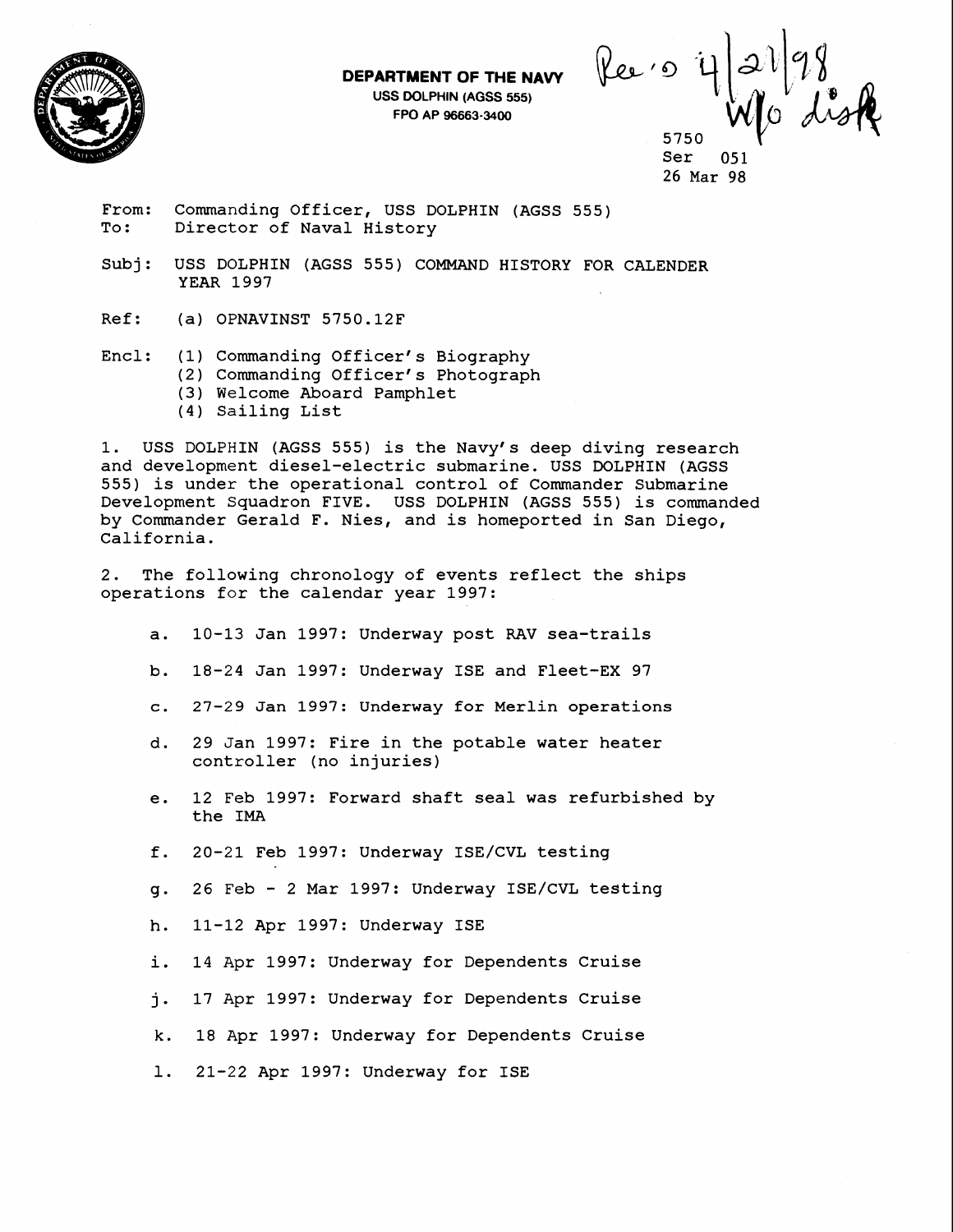- Subj: USS DOLPHIN (AGSS 555) COMMAND HISTORY FOR CALENDAR YEAR 1997
	- 10-11 May 1997: Supply Dept. logistics readiness m. exam overall score-above average
	- n. 31 May 1997: Completed installation of DOLPHIN's new "ships data system"
	- 6-13 June 1997: Provided services for torpedo  $\circ$ . testing / conducted a bottom search for sunken F-1 submarine off San Diego coast. Target was located and charted.
	- 10 June 1997: LT The Contract of Trelieved LT  $p.$ as engineering officer
	- 12 June 1997: Provided services for SWATS off of  $q<sub>1</sub>$ coast of Catalina Is., California
	- 13 June 1997: Ships ORE/ERE overall score-above  $r.$ average
	- 17 June 1997: Commander Gerald **F.** Nies relieved  $s.$ Commander Joseph P. Peterson as Commanding Officer
	- t. 10-17 July 1997: Transited from San Diego to Eureka, California (calm water all the way to Eureka )
	- 19-24 July 1997: Transited from Eureka, California u. to Bangor, Washington
	- 19 July 1997: STS2(SS) dislocated his v. shoulder while rigging the bridge for surface. he was tended to by HMC and ET1 Shoulder was relocated by HMC
	- 29 July 1997: Provided services for Advanced MK 50  $W_{\infty}$ torpedo testing in Dabob Bay, Bangor, Washington.
	- 4-5 Aug 1997: Transited from Bangor to Nanoose, Canada  $\mathbf{x}$ .
	- 4 Aug 1997: Embarked CSDS-5, Capt. Wachendorf, to y. observe ships operations.
	- 5 Aug 1997: Provided services for Advanced MK 50  $z$ . torpedo testing in the joint US-Canadian marine test range Nanoose, Canada